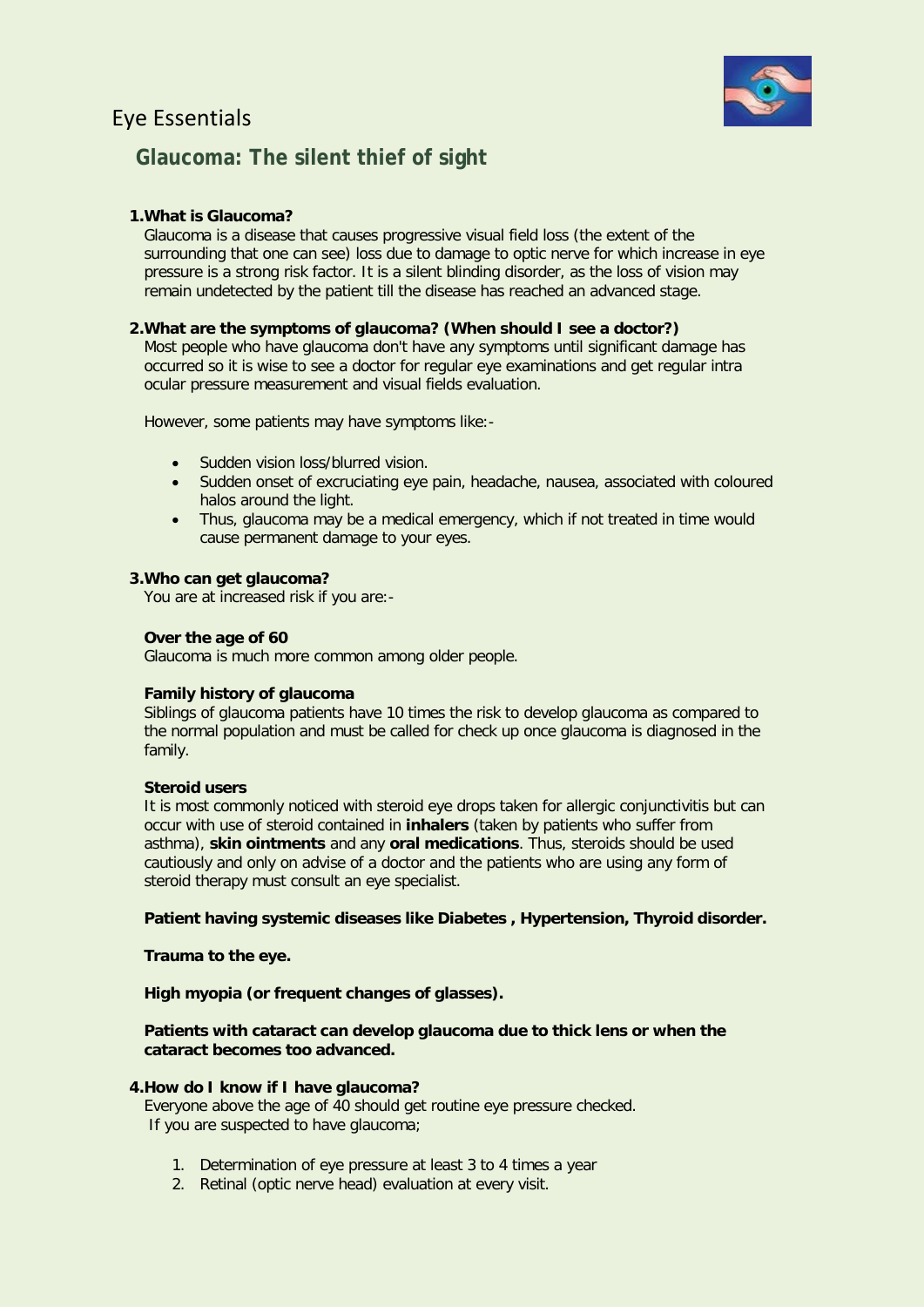

# Eye Essentials

- 3. Visual field tests once a year is mandatory.
- **4.** Other tests that may be required include Gonioscopy (to view the drainage system of the eye), central corneal thickness measurement, imaging of the optic nerve and retinal nerve fiber layer by using new technology (HRT, GDx or OCT).

## **5.What is tonometry and how is it done?**

Tonometry is a method to measure the pressure inside the eye. It can be done by contact or non-contact method. Applanation tonometry is a contact method to measure your eye pressure. Noncontact tonometry is an alternative using a puff of air.

- 1. Anesthetic eye drops will be put into your eyes prior to the procedure so that you don't have difficulties during the procedure
- 2. You need to keep your chin and forehead on the support of the slit lamp.
- 3. A fluorescent dye will be put into your eyes and you will be asked to blink your eyes, and then asked to open your eyes wide open and fix on a target.
- 4. The prism attached on the slit lamp will be moved till it barely touches your eye and the measurement will be taken
- **5.** This is a painless and accurate method to measure the eye pressure.

## **6.How often should I have an eye examination?**

If you are diagnosed with glaucoma, it is important to visit your doctor at regular intervals (3 to 12 monthly follow up) to monitor your glaucoma and make sure that your prescribed treatment is effectively maintaining the target (safe) eye pressure.

The duration of further visits may be tailored by your treating eye doctor depending on the IOP control and the progression of visual field defects. Once the disease is well under control and there is no sign of progression an yearly follow up may suffice.

More severe the disease, more frequent are the follow up visits required.

If you have increased eye pressure but no damage to the optic nerve, you do not have glaucoma but you are at an increased risk and should get annual eye checkup which would include an eye pressure measurement and a visual field testing.

## **7.What are the treatment options for glaucoma?**

It is important to understand that glaucoma cannot be cured. Whatever damage has occurred to the optic nerve cannot be reversed. The treatment is aimed at controlling the intraocular pressure, so that whatever vision or visual field is left can be preserved. Medication/ laser/surgery can slow or prevent further vision loss.

The appropriate treatment however depends upon the type of glaucoma among other factors.

Early detection, adequate treatment and compliance of the patients to the medications is vital in stopping the progression of the disease.

## **8.If I have glaucoma, will I become blind?**

If you have been diagnosed to have glaucoma, very good treatment options are available. Regular treatment and follow up can help you to preserve your vision for your life time, without any fear of going blind.

## **9.Tips for living with glaucoma?**

**It is important for you to get yourself regularly screened for glaucoma.** 

## **a. Stringent follow up**

You should be regular with your appointments with your eye doctor. Frequent appointments and visual field chartings may be troublesome, but they are extremely important for maintaining your vision.

## **b. Manage your medications**

Eye drops are prescribed as the first modality of treatment. You should plan out an exact schedule for taking your drops and schedule your doses